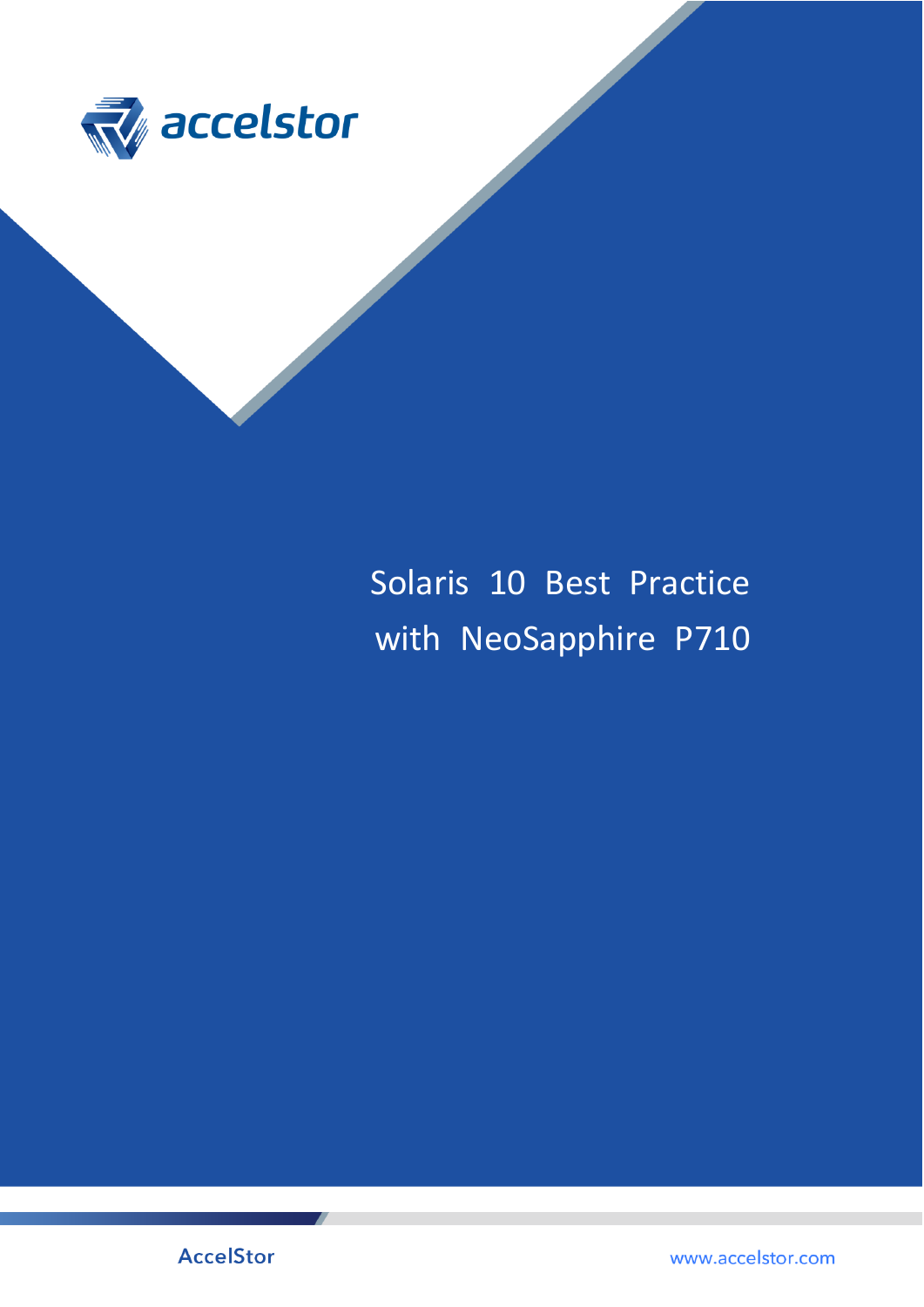## **Table of Content**

| 4. Formatting a volume configuration on Solaris 10 |
|----------------------------------------------------|
|                                                    |
|                                                    |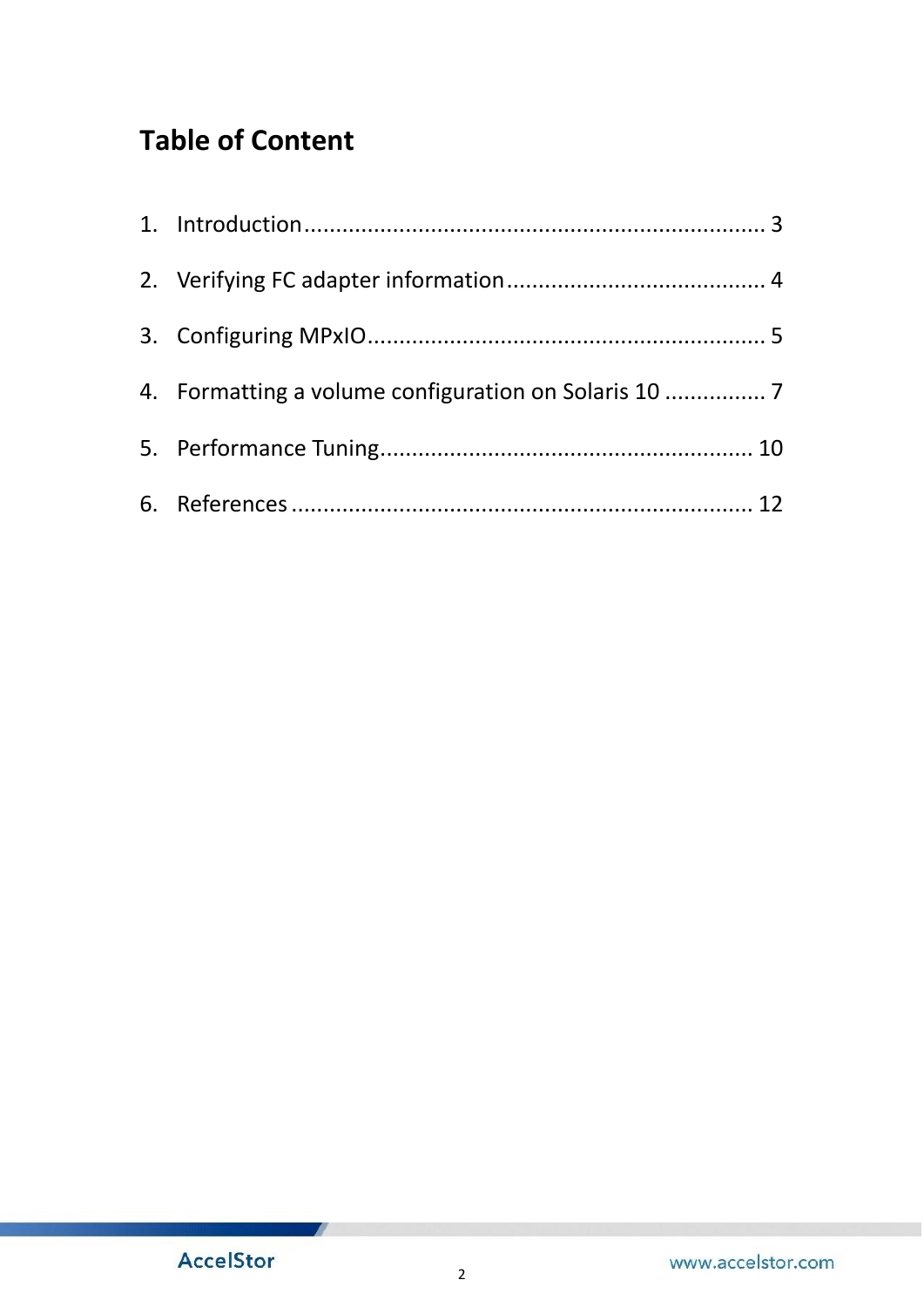## <span id="page-2-0"></span>1. Introduction

This document provides a comprehensive guide to configuring the NeoSapphire P710 Fibre Channel (P710-FC) volumes within Solaris 10.

The following steps are covered in this guide:

- 1. Verifying the FC HBA information.
- 2. Identifying the partition of a FC disk.
- 3. Configuring multipath for Solaris 10.
- 4. Performance tuning tips for P710-FC within Solaris 10.

#### **Hardware Configuration:**

The lab scenario in this example was performed using a freshly installed instance of Solaris 10, update 1/13 with the following hardware configuration:

- 1. CPU: Intel Xeon® E5-2690 v4
- 2. Memory: 64GB DDR4-2400
- 3. Local SSD: 2.5" 800GB SATA3 SSD drive
- 4. Two port 16G Fibre Channel HBA: Emulex LPE16002B-M6

#### **FC Topology**:

The server has both FC ports connected to a Brocade 6506 16Gbps FC switch, and from the FC switch, the P710-FC is connected via 6 FC cables to the 6 FC ports on the P710-FC.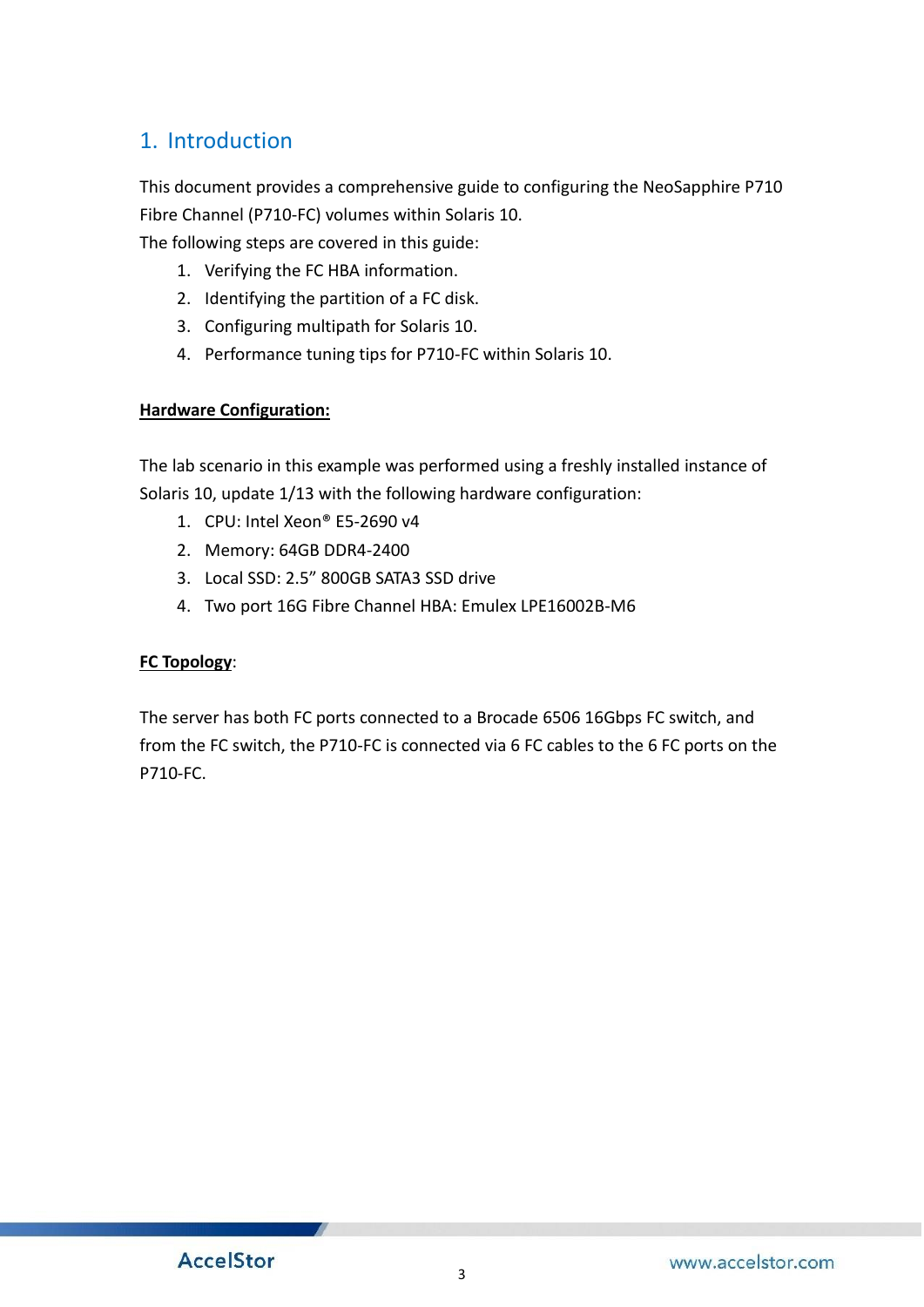## <span id="page-3-0"></span>2. Verifying FC adapter information

After completing the Solaris 10 is installation, the emlxs diver for the Emulex 16G FC HBA was automatically installed and configured. When using Emulex FC HBA for FC connections, make sure you to use the emlxs driver instead of the original lpfc driver.

In Solaris 10, type **fcinfo hba-port** to verify the existing FC HBA port status:



Here we can see there were two FC ports successfully identified and connected at 16Gbps speed.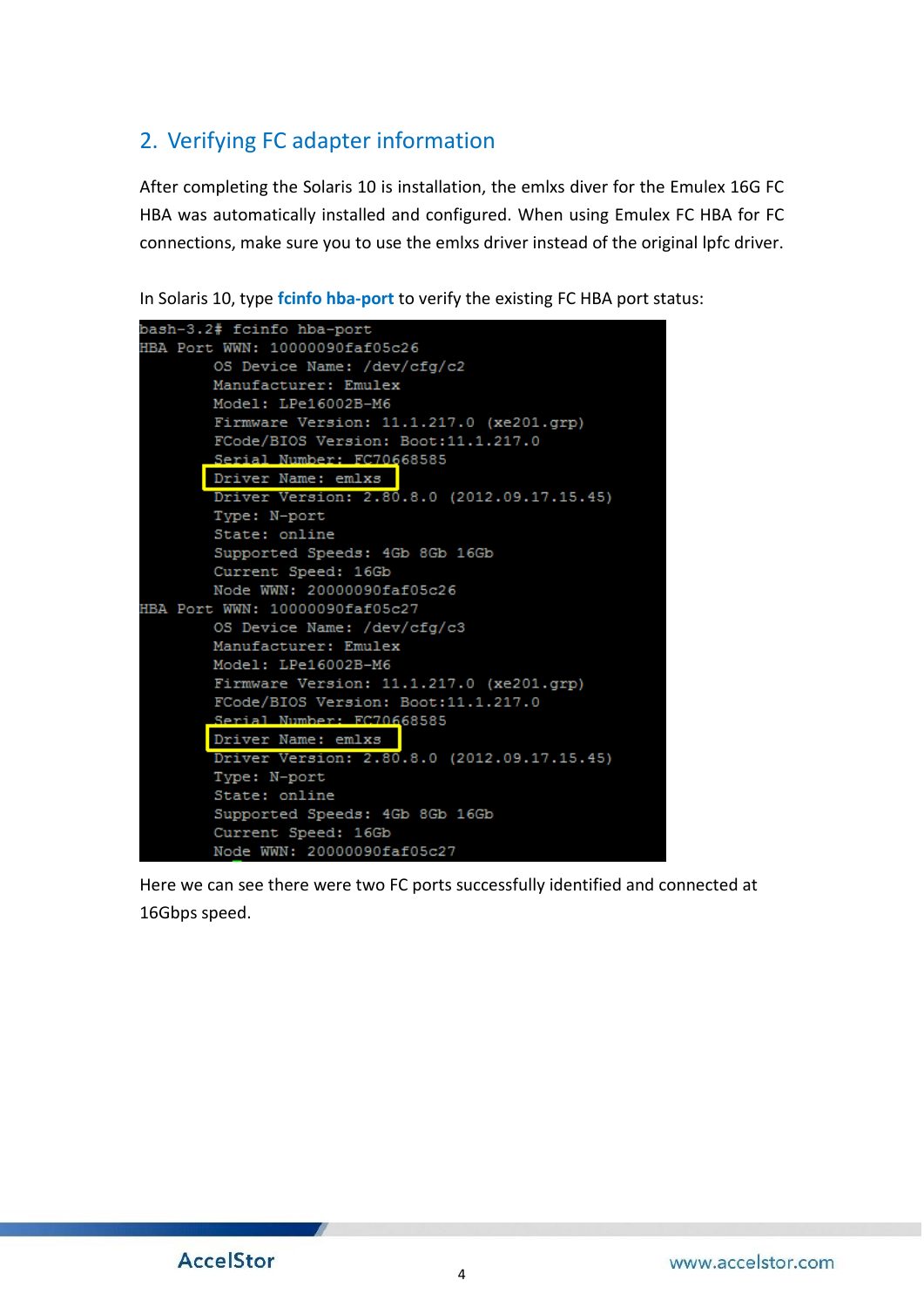## <span id="page-4-0"></span>3. Configuring MPxIO

Before formatting the disk device in Solaris 10, the disk must be properly configured with MPxIO. In this example we used 2 paths from the client to a Fibre Channel switch, and then 6 paths from the switch to the P710. There were initially 12 devices detected before MPxIO was properly configured for Solaris.

Type format and all the currently detected/connected fibre channel disks will be listed as below (without mpxio configuration): (Use Ctl+C to interrupt and quit here).



To enable the mpxio for Solaris, prepare and modify the following files:

**1.** Modify **/kernel/drv/fp.conf** and make sure the following settings is present in the configuration file, add it if not:

#### **mpxio-disable="no";**

**2.** Modify **/kernel/drv/scsi\_vhci.conf** with the following settings: (For **device-typescsi-option-list** option, use "**Astor**" as the vendor ID and "**P710**" as the product ID in this configuration file.)

**load-balance="round-robin"; auto-failback="enable";**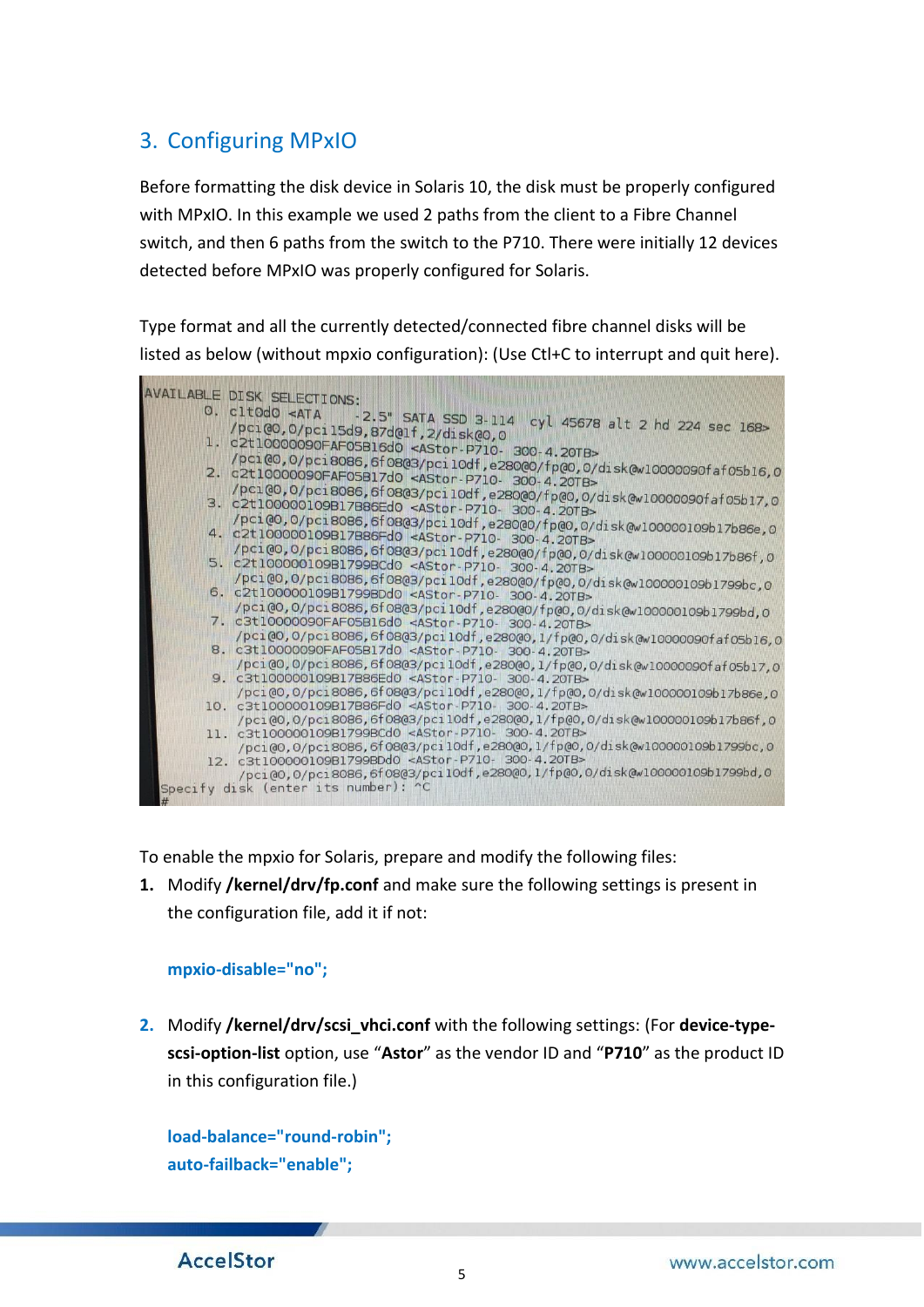**device-type-scsi-options-list ="AStor P710", "symmetric-option"; symmetric-option = 0x1000000;**

3. Enable MPxIO service for Fibre Channel only with the following command: **# stmsboot -D fp –e**

(A Reboot here is necessary for the mpio configurations to take effect, the system will automatically reboot twice).

- \* MPxIO can be globally enabled with **#stmsboot –e**
- \* MPxIO can be globally disabled with **#stmsboot –d**
- 4. Verify the status of MPxIO by checking scsi vhci module status with the following command:

**# modinfo -c |grep scsi\_vhci**

5. Successful configuration of MPxIO will merge all FC devices under a scsi vhci path as follows:



(This screenshot shows there were two volumes present, both merged to **/scsi\_vhci/disk@xxxxxxxx** paths.)

6. Verify the health status of multipath with the following command:

#### **# mpathadm list LU**

/dev/rdsk/c4t34074FC1756EC02Ed0s2 Total Path Count: 12 Operational Path Count: 12

The number of paths detected and displayed here varies based on your FC topology.

7. The target disk is then ready to be formatted.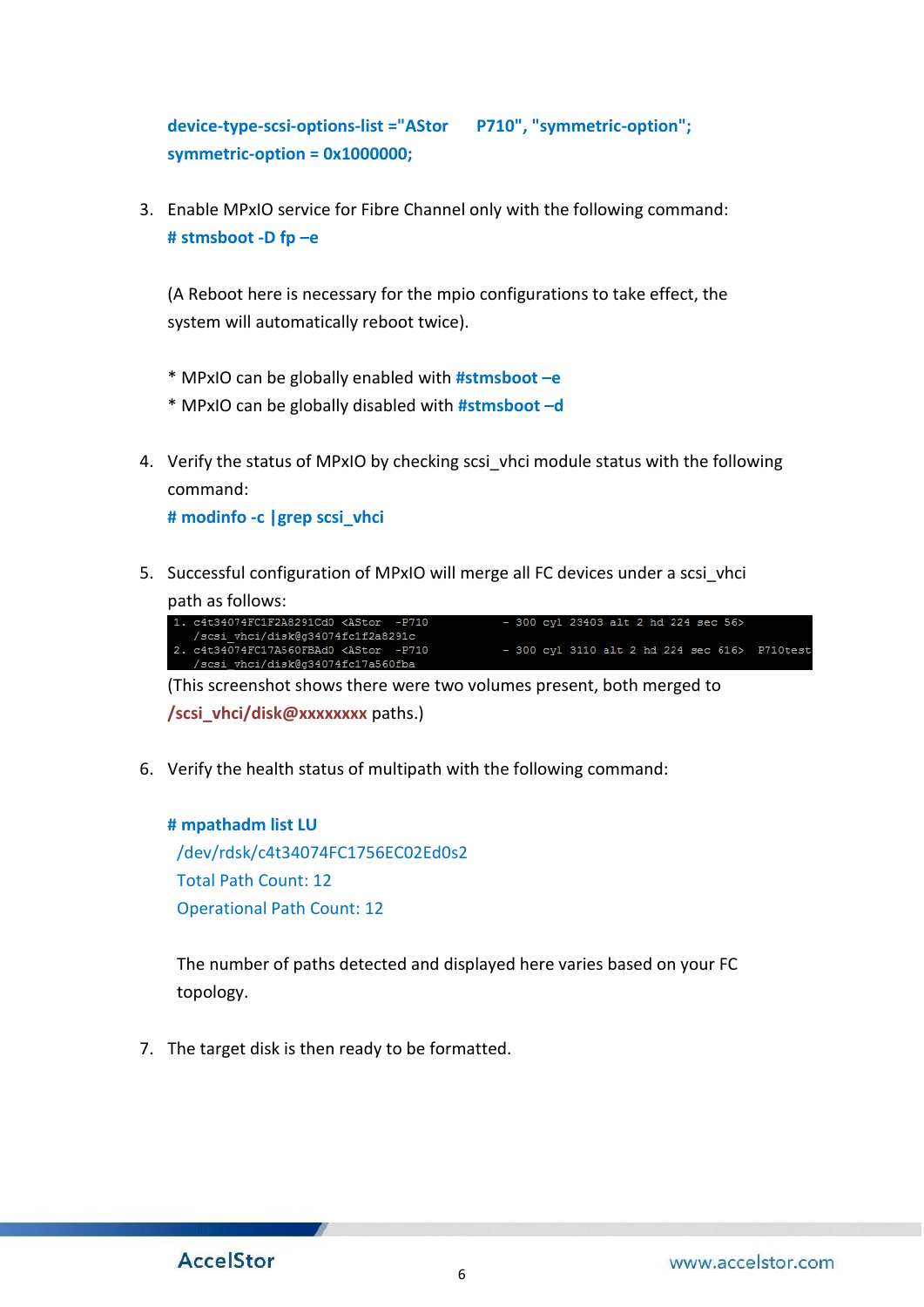## <span id="page-6-0"></span>4. Formatting a volume configuration on Solaris 10

Use format command to list current detected disk device, and select the target disk to be formatted.

| # format -e      |                                                                                                                                                   |                                    |  |  |                  |
|------------------|---------------------------------------------------------------------------------------------------------------------------------------------------|------------------------------------|--|--|------------------|
|                  | Searching for disksdone                                                                                                                           |                                    |  |  |                  |
|                  |                                                                                                                                                   |                                    |  |  |                  |
|                  |                                                                                                                                                   |                                    |  |  |                  |
|                  | <b>AVAILABLE DISK SELECTIONS:</b>                                                                                                                 |                                    |  |  |                  |
|                  | 0. c1t0d0 <ata -2.5"="" 2="" 224="" 3-114="" 45678="" alt="" cyl="" hd="" sata="" sec<="" ssd="" td=""><td></td><td></td><td></td><td></td></ata> |                                    |  |  |                  |
| 168>             |                                                                                                                                                   |                                    |  |  |                  |
|                  |                                                                                                                                                   | /pci@0,0/pci15d9,87d@1f,2/disk@0,0 |  |  |                  |
|                  | 1. c4t34074FC1F2A8291Cd0 <astor -p710<="" td=""><td></td><td></td><td></td><td><math>-300</math> cyl 23402</td></astor>                           |                                    |  |  | $-300$ cyl 23402 |
|                  | alt 2 hd 224 sec 56>                                                                                                                              |                                    |  |  |                  |
|                  |                                                                                                                                                   | /scsi vhci/disk@g34074fc1f2a8291c  |  |  |                  |
|                  | 2. c4t34074FC17A560FBAd0 <astor-p710- 300-4.20tb=""></astor-p710->                                                                                |                                    |  |  |                  |
|                  |                                                                                                                                                   | /scsi vhci/disk@g34074fc17a560fba  |  |  |                  |
|                  | Specify disk (enter its number): 1                                                                                                                |                                    |  |  |                  |
|                  | selecting c4t34074FC1F2A8291Cd0                                                                                                                   |                                    |  |  |                  |
| [disk formatted] |                                                                                                                                                   |                                    |  |  |                  |

Then we'll need to re-partition the select disk and adjust the 4K alignment for the disk. By default a Solaris 10 formatted disk does not partition with 4K aligned offset. This causes a performance penalty and we need to fix it using the steps below.

| format> label<br>[0] SMI Label<br>[1] EFI Label<br>Specify Label type[0]: 1<br>Warning: This disk has an SMI label. Changing to EFI label will erase all<br>current partitions.<br>Continue? yes |  |  |  |
|--------------------------------------------------------------------------------------------------------------------------------------------------------------------------------------------------|--|--|--|
|                                                                                                                                                                                                  |  |  |  |
|                                                                                                                                                                                                  |  |  |  |
|                                                                                                                                                                                                  |  |  |  |
|                                                                                                                                                                                                  |  |  |  |
|                                                                                                                                                                                                  |  |  |  |
|                                                                                                                                                                                                  |  |  |  |
|                                                                                                                                                                                                  |  |  |  |
| format> partition                                                                                                                                                                                |  |  |  |
| .                                                                                                                                                                                                |  |  |  |
| partition> print                                                                                                                                                                                 |  |  |  |
| Current partition table (default):                                                                                                                                                               |  |  |  |
| Total disk sectors available: 293584861 + 16384 (reserved sectors)                                                                                                                               |  |  |  |
| Size<br>Flag<br><b>First Sector</b><br>Last Sector<br>Part<br>Tag                                                                                                                                |  |  |  |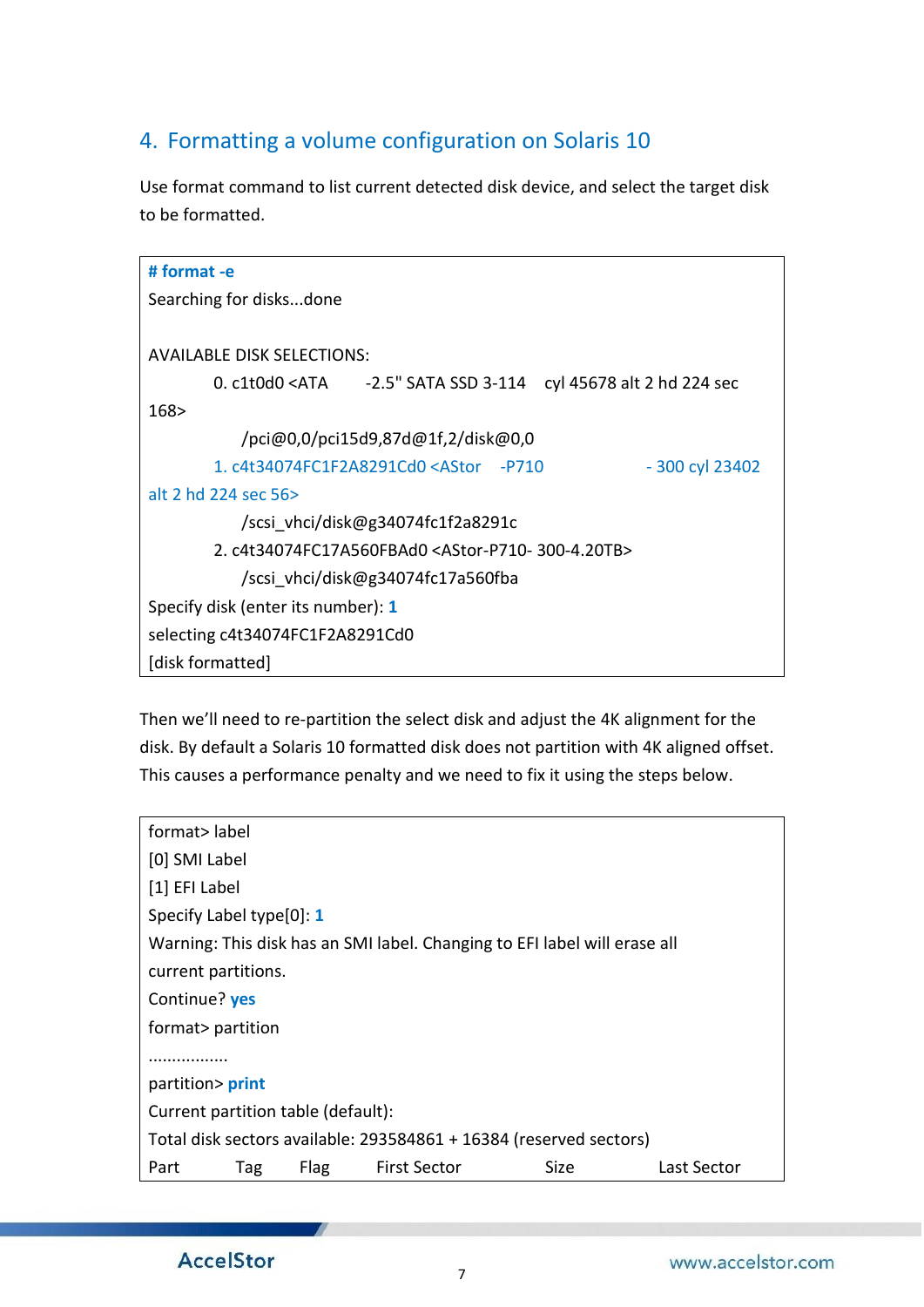| 0                                                                  | usr         | wm                  |   | 34                                               | 139.99GB           |
|--------------------------------------------------------------------|-------------|---------------------|---|--------------------------------------------------|--------------------|
| 293584861                                                          |             |                     |   |                                                  |                    |
| 1 unassigned                                                       | wm          |                     | 0 | 0                                                | 0                  |
| 2 unassigned                                                       | wm          |                     | 0 | 0                                                | 0                  |
| 3 unassigned                                                       | wm          |                     | 0 | 0                                                | 0                  |
| 4 unassigned                                                       | wm          |                     | 0 | 0                                                | 0                  |
| 5 unassigned                                                       | wm          |                     | 0 | 0                                                | 0                  |
| 6 unassigned                                                       | wm          |                     | 0 | 0                                                | 0                  |
| 7 unassigned                                                       | wm          |                     | 0 | 0                                                | 0                  |
| 8<br>reserved                                                      |             | wm                  |   | 293584862                                        | 8.00MB             |
| 293601245                                                          |             |                     |   |                                                  |                    |
| partition> 0                                                       |             |                     |   |                                                  |                    |
| Part<br>Tag                                                        | Flag        | <b>First Sector</b> |   | Size                                             | Last Sector        |
| $\mathbf 0$                                                        | usr         | wm                  |   | 34                                               | 139.99GB           |
| 293584861                                                          |             |                     |   |                                                  |                    |
| Enter partition id tag[usr]:                                       |             |                     |   |                                                  |                    |
| Enter partition permission flags[wm]:                              |             |                     |   |                                                  |                    |
| Enter new starting Sector[34]: 256                                 |             |                     |   |                                                  |                    |
| Enter                                                              |             |                     |   | partition size[293584828b, 293585083e, 143351mb, | 139gb,<br>$0$ tb]: |
| 293584861e                                                         |             |                     |   |                                                  |                    |
| partition> print                                                   |             |                     |   |                                                  |                    |
| Current partition table (unnamed):                                 |             |                     |   |                                                  |                    |
| Total disk sectors available: 293584861 + 16384 (reserved sectors) |             |                     |   |                                                  |                    |
| Part<br>Tag                                                        | <b>Flag</b> | <b>First Sector</b> |   | <b>Size</b>                                      | Last Sector        |
| 0                                                                  | usr         | wm                  |   | 256                                              | 139.99GB           |
| 293584861                                                          |             |                     |   |                                                  |                    |
| 1 unassigned                                                       | wm          |                     | 0 | 0                                                | 0                  |
| 2 unassigned                                                       | wm          |                     | 0 | 0                                                | 0                  |
| 3 unassigned                                                       | wm          |                     | 0 | 0                                                | 0                  |
| 4 unassigned                                                       | wm          |                     | 0 | 0                                                | 0                  |
| 5 unassigned                                                       | wm          |                     | 0 | 0                                                | 0                  |
| 6 unassigned                                                       | wm          |                     | 0 | 0                                                | 0                  |
| 7 unassigned                                                       | wm          |                     | 0 | 0                                                | 0                  |
| 8<br>reserved                                                      |             | wm                  |   | 293584862                                        | 8.00MB             |
| 293601245                                                          |             |                     |   |                                                  |                    |
| partition> label                                                   |             |                     |   |                                                  |                    |
| [0] SMI Label                                                      |             |                     |   |                                                  |                    |
| [1] EFI Label                                                      |             |                     |   |                                                  |                    |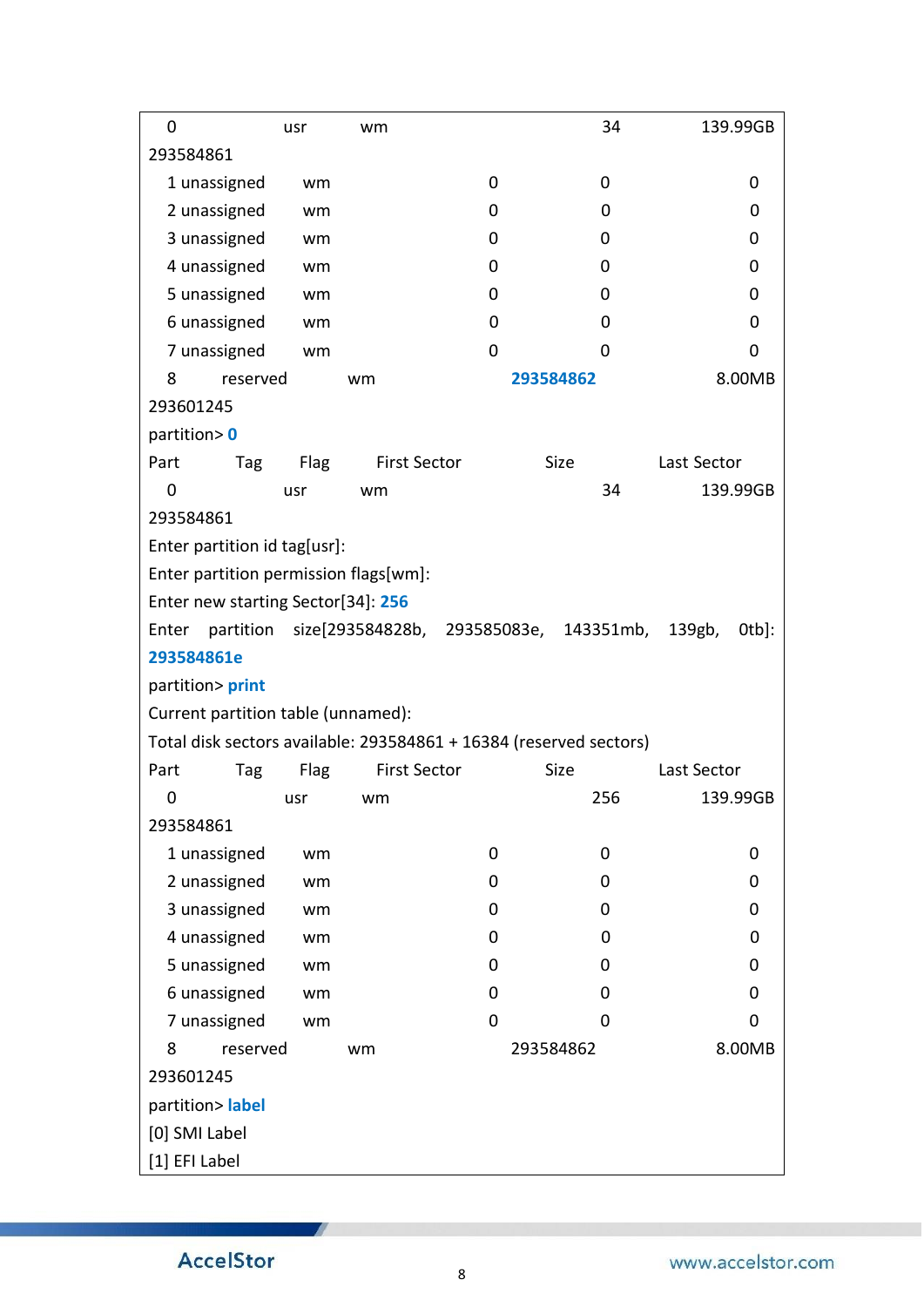Specify Label type[1]: **1** Ready to label disk, continue? **yes** partition> quit ............... format> quit #

In the steps above we re-partitioned the selected disk (disk 1), to use a starting sector size of 256KB instead of the original 34KB, which is not 4K aligned. For a disk size of more than 2TB the disk needs to be labelled with an EFI label. During the configuration the disk size needs to be entered with the result printed from "print" command and modified. For example, in this case the printed result was **293584862**, we used this value and subtract 1 then append an "**e**" as the input value **293584861e** for the "Enter partition size" prompt. At the end the disk's partition table was successfully modified to a 4KB aligned configuration with an unchanged partition size. The disk will need to be re-labelled again since the initial label information will be lost by manually changing the partition information.

After the disk is formatted and partitioned, select a partition to make new file system with. In Solaris 10 the partition 0~8 as listed in the partition results in previous steps can be accessed via /dev/dsk/c4t34074FC17A560FBAd0**s0** to ….**s8** as in Solaris 10 the partitions are presented as "slices" in every disk device. Use **newfs** to format the target partition and then mount the partition with UFS file system format (with parameter **-F ufs**).

**newfs** /dev/dsk/c4t34074FC17A560FBAd0s0 **mount** -F ufs /dev/dsk/c4t34074FC17A560FBAd0s0 /mnt/test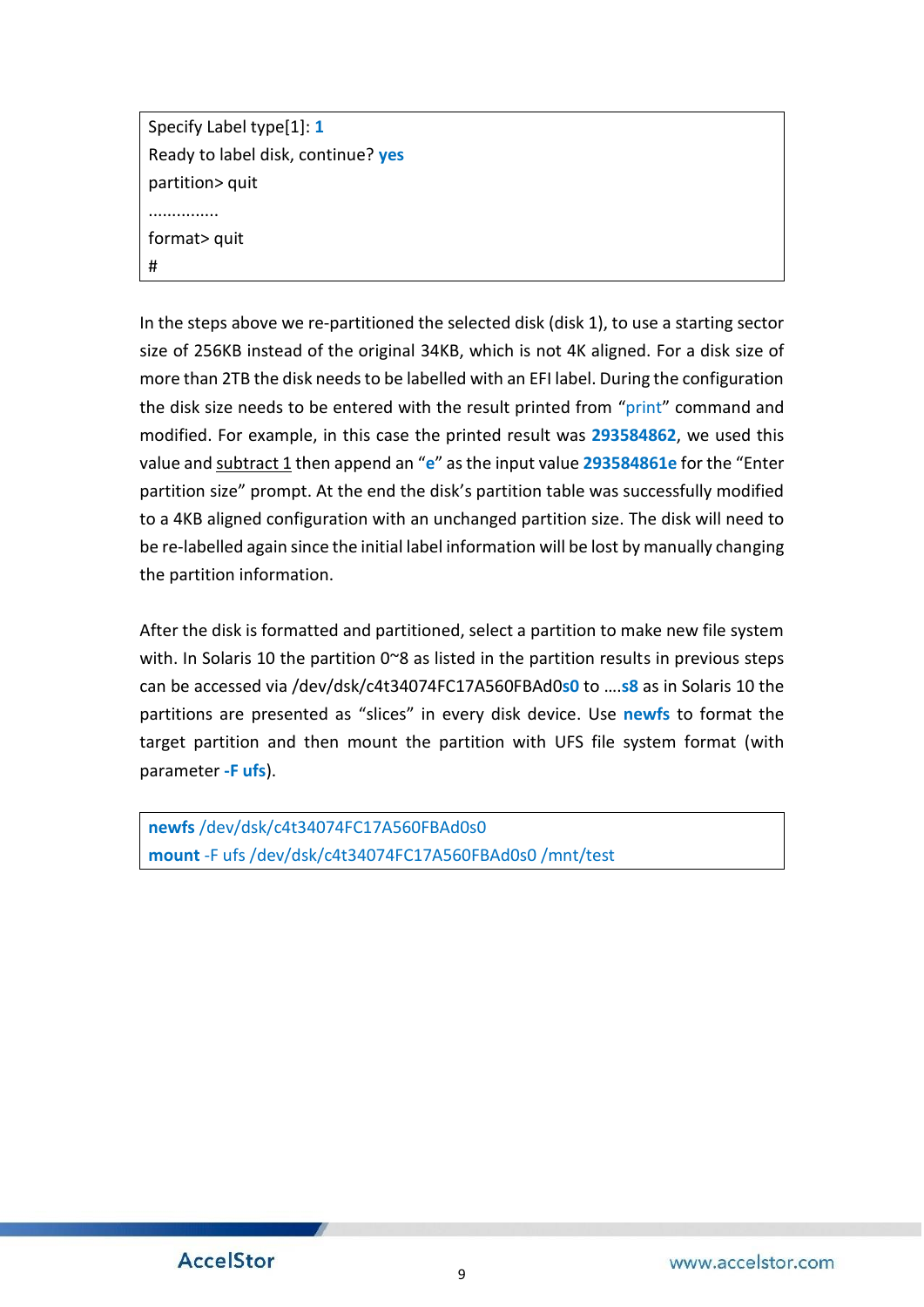## <span id="page-9-0"></span>5. Performance Tuning

In this example we used the following modifications to adjust the P710-FC performance.

#### Modify **/etc/system** with

set sd:sd\_io\_time = 0x3C set maxphys = 0x400000

#### Modify **/kernel/drv/sd.conf** with

sd\_max\_xfer\_size=0x400000; sd-config-list="AStor P710", "physical-block-size:4096, retries-busy:30, retriesreset:30, retries-notready:300, retries-timeout:10, throttle-max:64, throttlemin:8";

#### Modify **/kernel/drv/emlxs.conf** with

target-depth=512

The **symmetric-option** must be set properly and double verified to take effect. Make sure with the following command the Asymmetric option is displayed as "no":

| bash-3.2# mpathadm show lu /dev/rdsk/c4t34074FC1756EC02Ed0s2 |
|--------------------------------------------------------------|
| Logical Unit: /dev/rdsk/c4t34074FC1756EC02Ed0s2              |
| mpath-support: libmpscsi vhci.so                             |
| Vendor: AStor                                                |
| Product: P710                                                |
| Revision:<br>300                                             |
| Name Type: unknown type                                      |
| Name: 34074fc1756ec02e                                       |
| <b>Asymmetric:</b><br><b>no</b>                              |
| Current Load Balance: round-robin                            |
| Logical Unit Group ID: NA                                    |
| Auto Failback:<br>on                                         |
| Auto Probing: NA                                             |
|                                                              |
| Paths:                                                       |
| Initiator Port Name: 10000090faf05c26                        |
| 100000109b1799bd<br>Target Port Name:                        |
|                                                              |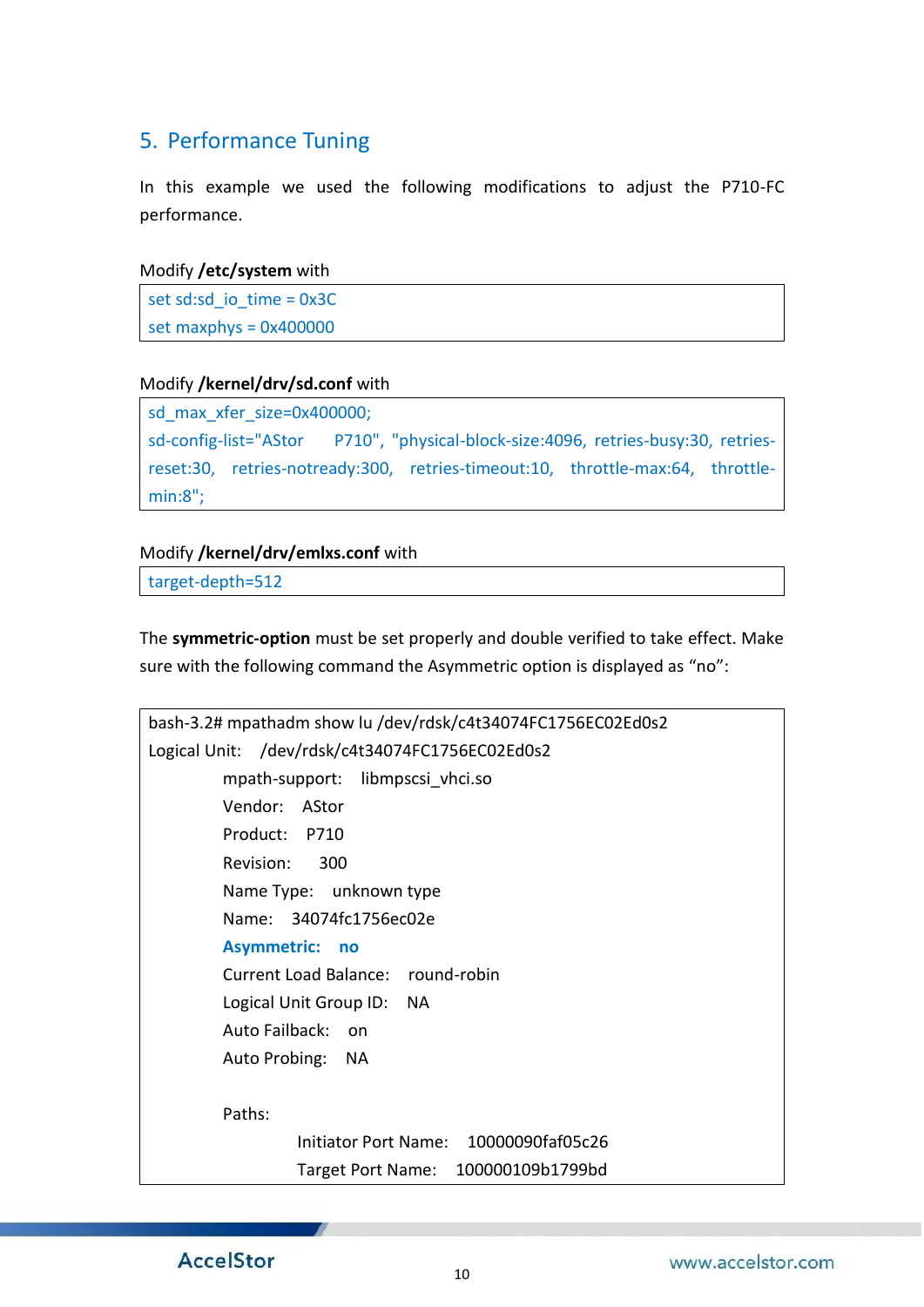|               | Override Path: NA      |
|---------------|------------------------|
|               | Path State: OK         |
|               | Disabled: no           |
|               |                        |
| Target Ports: |                        |
|               | Name: 100000109b17b86e |
|               | Relative ID: 0         |
|               |                        |
|               |                        |